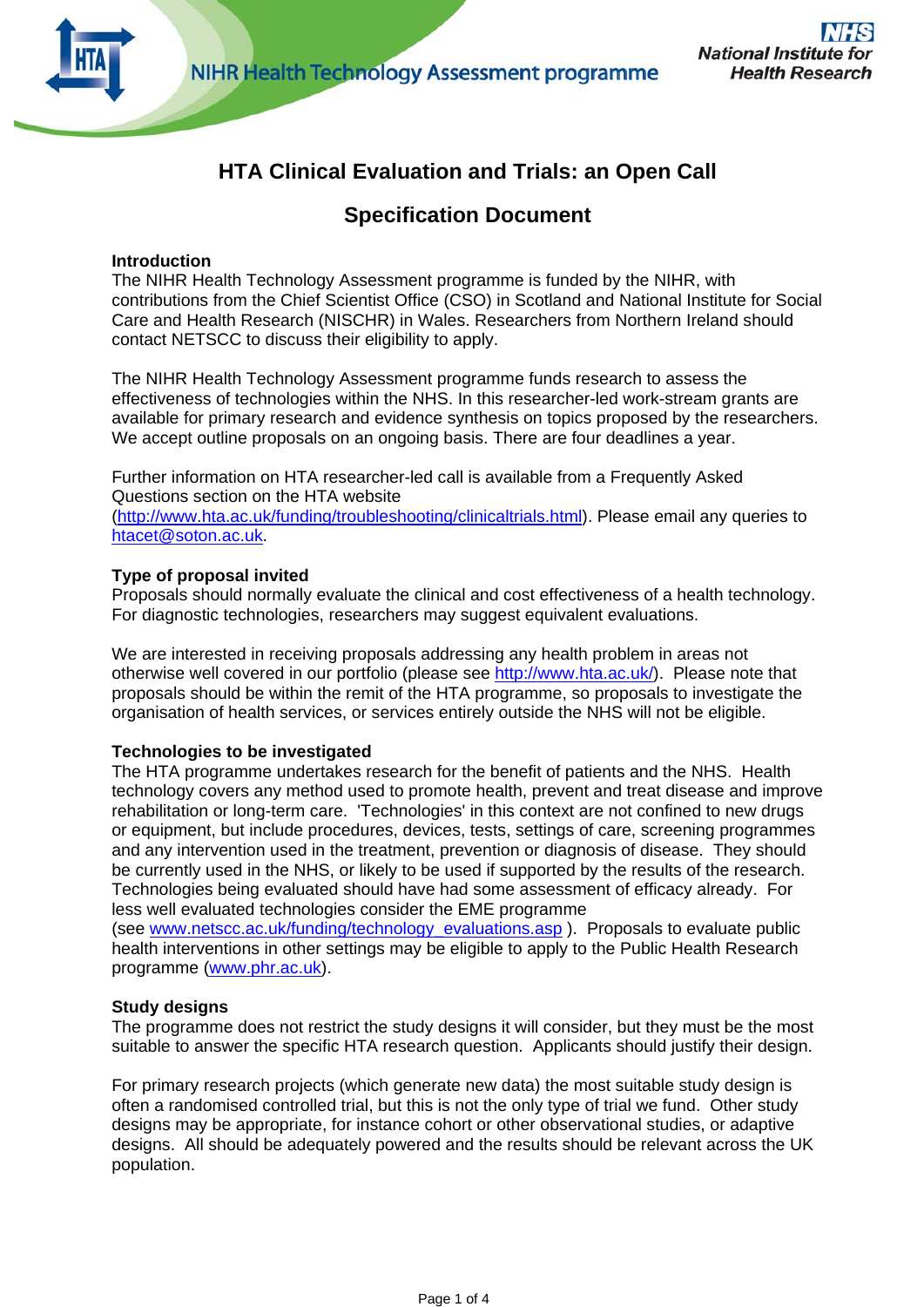Feasibility and Pilot studies are eligible. We expect that when pilot or feasibility studies are proposed by applicants, or specified in commissioning briefs, a clear route to the substantive study will be described. This applies whether the brief or proposal describes just the preliminary study or both together. Whether preliminary and main studies are funded together or separately may be decided on practical grounds.

Feasibility Studies are pieces of research done before a main study. They are used to estimate important parameters that are needed to design the main study. Feasibility studies for randomised controlled trials may not themselves be randomised. Crucially, feasibility studies do not evaluate the outcome of interest; that is left to the main study. If a feasibility study is a small randomised controlled trial, it need not have a primary outcome and the usual sort of power calculation is not normally undertaken. Instead the sample size should be adequate to estimate the critical parameters (e.g. recruitment rate) to the necessary degree of precision.

Pilot studies are a version of the main study that is run in miniature to test whether the components of the main study can all work together. It is focused on the processes of the main study, for example to ensure recruitment, randomisation, treatment, and follow-up assessments all run smoothly. It will therefore resemble the main study in many respects. In some cases this will be the first phase of the substantive study and data from the pilot phase may contribute to the final analysis; this can be referred to as an internal pilot. Or at the end of the pilot study the data may be analysed and set aside, a so-called external pilot.

For a full definition of the terms 'feasibility study' and 'pilot study' visit the NETSCC website [www.netscc.ac.uk/glossary](http://www.netscc.ac.uk/glossary)

Evidence synthesis projects are also eligible. These should investigate clinical and costeffectiveness. They are likely to include one or more systematic reviews and economic analysis, but other well designed studies are eligible. Researchers can also apply to the Research for Patient Benefit programme for evidence synthesis studies. Researchers should justify why the HTA programme is the most appropriate to fund this study, rather than other programmes.

## **Criteria for assessment of proposals**

Applications to the HTA Clinical Evaluations and Trials call are assessed in three stages; two for the outline and a further one for subsequent full proposals. Outline proposals are checked for eligibility and then undergo a two stage competitive assessment for:

- a. the need for the evidence in the NHS
- b. the scientific rigour of the research.

#### **Need for evidence**

Outline proposals will first be prioritised for NHS need by a panel of experts, using the following criteria.

- 1. *The importance of the health problem to patients and the NHS*. Applicants should describe the burden (frequency and severity) of the health problem in the population and the potential benefit from the technology.
- 2. *The relevance of study outcomes to patients and the NHS, and the relevance of participants to the case mix treated in the NHS.* Clinically important outcomes that matter to patients and that measure health gain should be used. These will usually be long-term. Widely accepted surrogate markers may be used if they are strongly linked to health outcomes. For primary research, participants should reflect the mix of patients likely to be seen in normal clinical practice.
- 3. *Justification of proposed research with reference to the current evidence base*. The importance of the research question to the NHS should be explained. Researchers should describe the current level of uncertainty and how their research will reduce it. This should include an account of the existing evidence, and any relevant research being undertaken in the HTA programme and elsewhere. The applicants should consider evidence in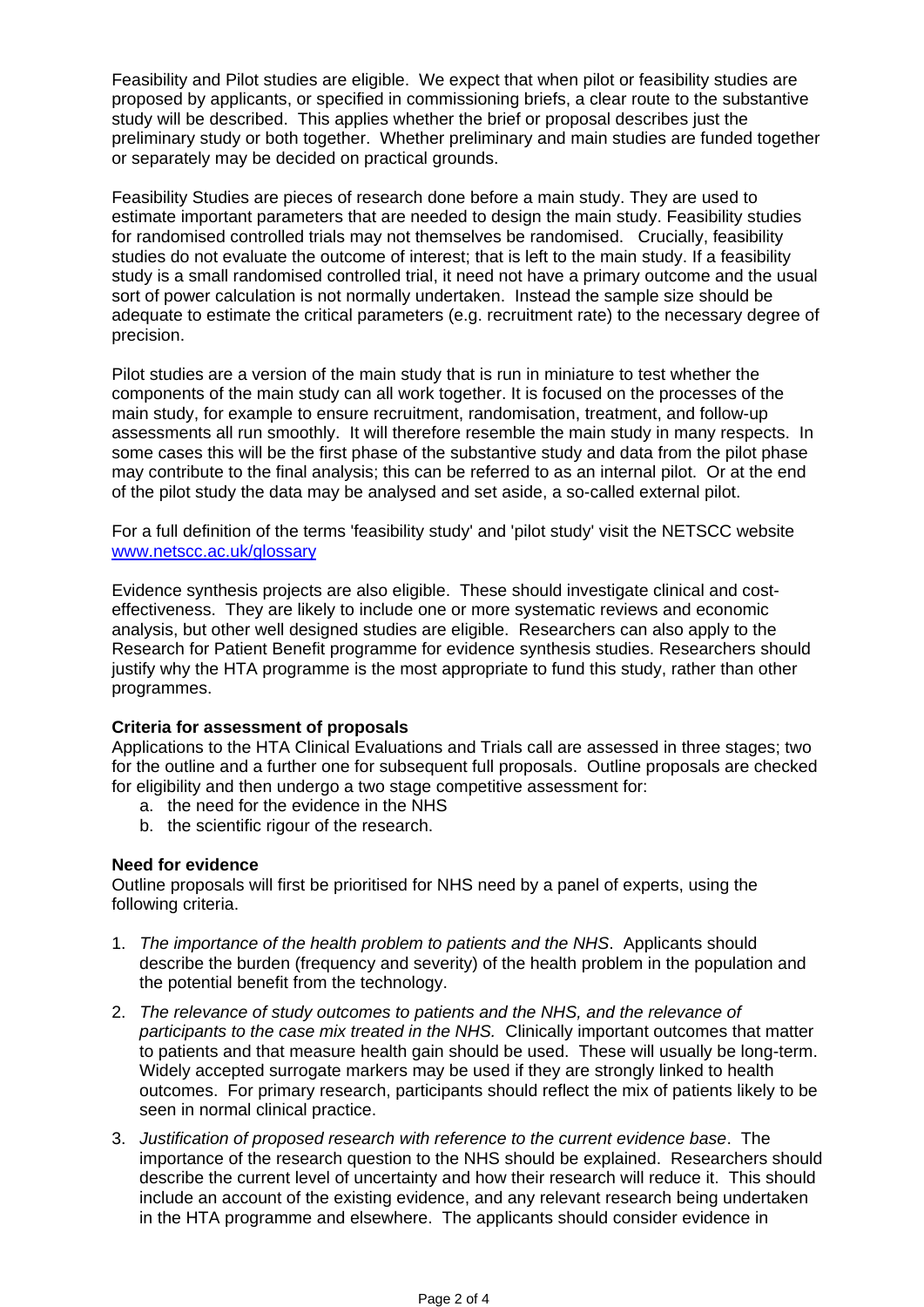related technologies, diseases or patient groups when justifying their proposal. A systematic review should normally have been undertaken before a trial is considered.

4. *The technology assessment is relevant to the NHS.* There should be an adequate description of the technology and its possible effectiveness range. It must be one that is used in the NHS, or could be adopted into the NHS following the study. The study should usually assess cost-effectiveness in the NHS or justify this omission.

#### **Scientific rigour**

Selected proposals are then considered by the HTA Clinical Evaluations and Trials Board. The Board uses the following criteria.

- 1. *Scientific quality of the proposal.* The proposal should be carefully designed to ensure good internal and external validity.
- 2. *Demonstration of the necessary skill mix, experience, project management and infrastructure for success.* High quality proposals need a multi-disciplinary team. The HTA programme expects research teams to have an appropriate mix of skilled people, such as partnerships between research clinicians and methodologists. For clinical trials, applicants are encouraged to include input from an accredited clinical trials unit, or one with equivalent experience and should plan to engage an experienced trial manager. A commitment to team working is important and a collaborative approach between institutions is welcome.
- 3. *Explanation and justification for estimated recruitment rates in primary research.* Studies should achieve their aims, including recruiting the necessary participants. In the case of clinical trials sample sizes are likely to be large. Researchers should demonstrate that they can recruit the necessary number of participants. The HTA programme welcomes studies based in settings with a track record of successful recruitment.
- 4. *Ethical, legal and social implications of the research proposed have been considered.*
- 5. *Reasonable costs.* The HTA programme includes 'value for money' in its assessment. The resources requested should be reasonable to answer the specific research question.

#### **Successful outline proposals**

Applicants who are successful at the HTA Clinical Evaluations and Trials Board will be asked to develop their outline proposals into full proposals, usually for the next but one board meeting.

#### **Research networks**

The HTA programme expects, where appropriate, that applicants will work with a relevant research network.

#### **Public involvement**

The HTA programme recognises the increasing active involvement of members of the public in research and would like to support research projects appropriately. The HTA programme encourages applicants to consider *how* the scientific quality, feasibility or practicality of their proposal *might* be improved by involving members of the public. Examples of how this has been done for health technology assessment projects can be found at

[http://www.hta.ac.uk/PPIguidance/.](http://www.hta.ac.uk/PPIguidance/) Research teams wishing to involve members of the public should include in their application:

- the aims of active involvement in this project; a description of the members of the public (to be) involved
- a description of the methods of involvement
- an appropriate budget.

Applications which involve members of the public will not for that reason alone, be favoured over proposals which do not, but it is hoped that the involvement of members of the public will improve the quality of the application.